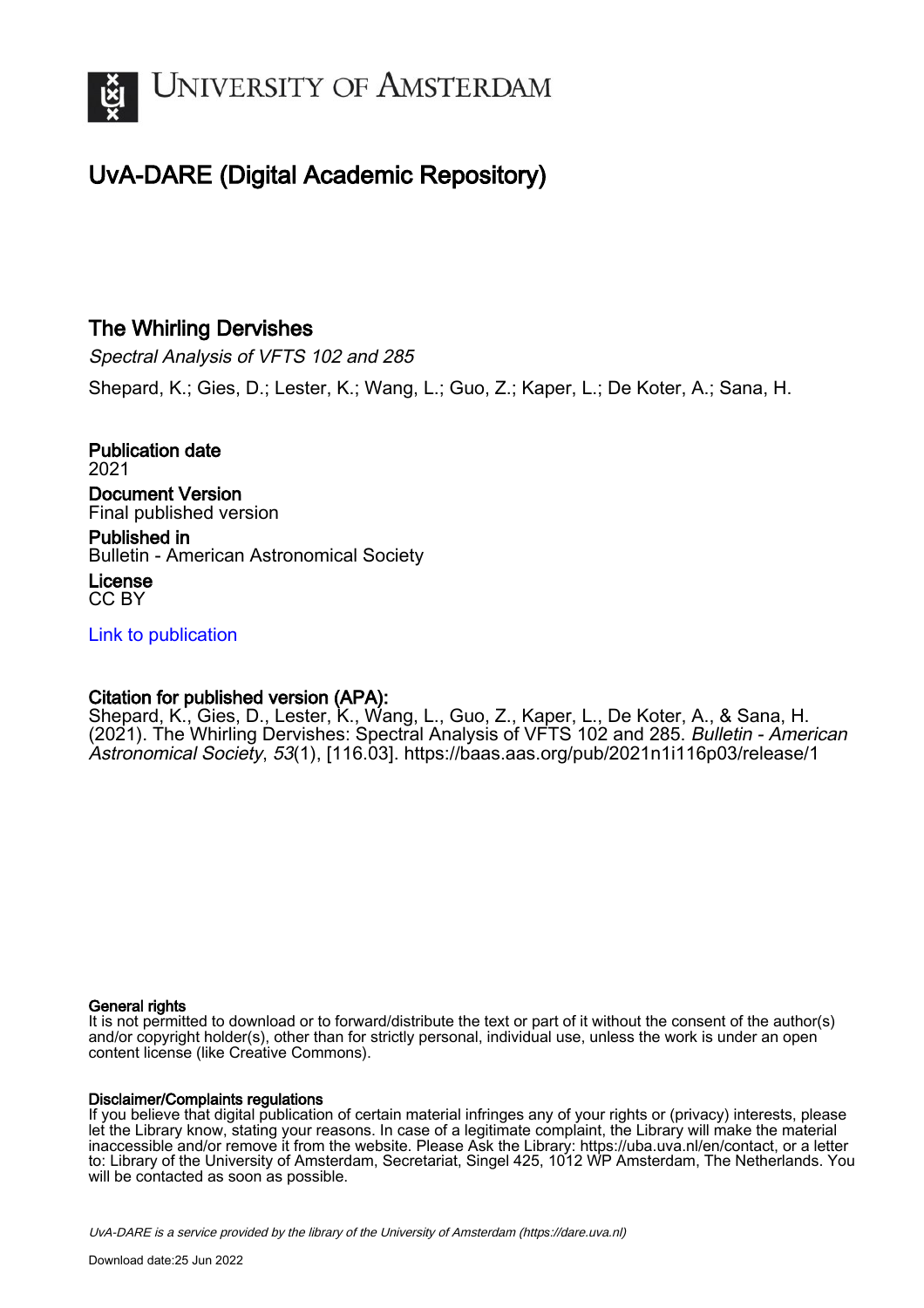## **Bulletin of the AAS • Vol. 53, Issue 1 (AAS237 Abstracts)**

# **The Whirling Dervishes: Spectral Analysis of VFTS 102 and 285**

## K. Shepard $^1$ , D. Gies $^2$ , K. Lester $^3$ , L. Wang $^1$ , Z. Guo $^4$ , L. Kaper $^5$ , **A. De Koter <sup>6</sup>, H. Sana 6**

**<sup>1</sup>Physics and Astronomy, Georgia State University, Atlanta, GA,**

**<sup>2</sup>Physics and Astronomy, Center for High Angular Resolution Astronomy at Georgia State University, Atlanta, GA,**

**<sup>3</sup>NASA Ames Research Center, Moett Field, CA,**

**<sup>4</sup>Astronomy and Astrophysics, Pennsylvania State University, University Park, PA,**

**<sup>5</sup>Anton Pannekoek Institute for Astronomy, University of Amsterdam, Amsterdam, Netherlands, <sup>6</sup>Institute of Astrophysics, KU Leuven, Leuven, Belgium**

**Published on:** Jan 11, 2021

**License:** Creative Commons Attribution 4.0 [International](https://creativecommons.org/licenses/by/4.0/) License (CC-BY 4.0)